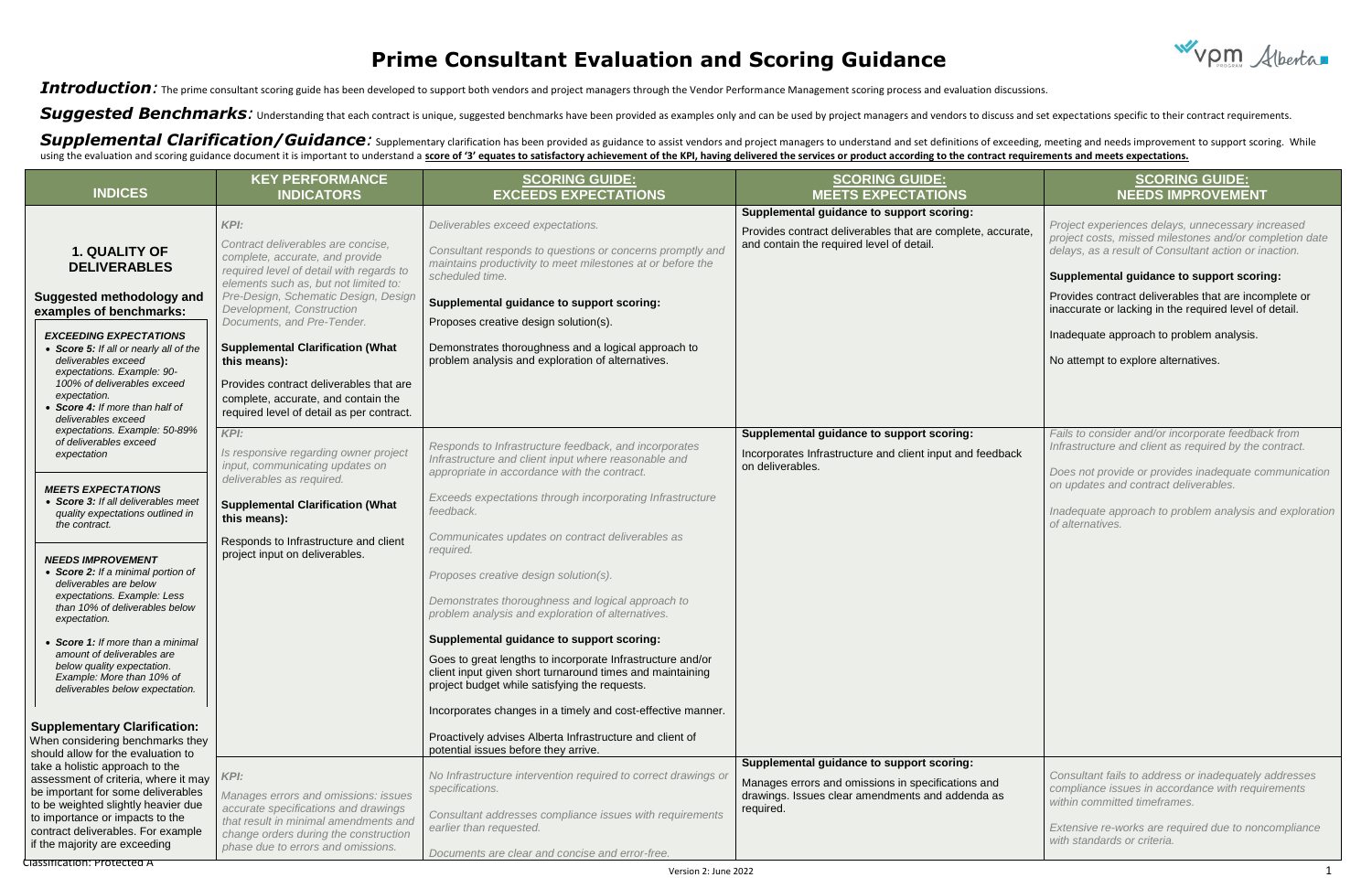| expectations, but there are a<br>minimal amount that also fall below                                                         | Addenda are clear and concise,                                                                                   | Incorporates changes in a timely and cost-effective manner.                                                                                                                        |                                                                                                            |
|------------------------------------------------------------------------------------------------------------------------------|------------------------------------------------------------------------------------------------------------------|------------------------------------------------------------------------------------------------------------------------------------------------------------------------------------|------------------------------------------------------------------------------------------------------------|
| expectations the project manager<br>has the flexibility to look at this                                                      | properly referencing specification<br>documents and drawings as required.                                        | Supplemental guidance to support scoring:                                                                                                                                          |                                                                                                            |
| holistically and apply judgement in<br>scoring.                                                                              | <b>Supplemental Clarification:</b>                                                                               | No Infrastructure intervention required to correct drawings or<br>specifications; Consultant proactively identifies and corrects<br>any errors and omissions themselves.           |                                                                                                            |
|                                                                                                                              | Manages errors and omissions in<br>specifications and drawings.                                                  | Specifications, drawings, amendments, addenda, and<br>similar documents are error-free.                                                                                            |                                                                                                            |
|                                                                                                                              | Issues amendments and addenda as<br>required.                                                                    |                                                                                                                                                                                    |                                                                                                            |
|                                                                                                                              |                                                                                                                  |                                                                                                                                                                                    |                                                                                                            |
| 2. QUALITY OF                                                                                                                | <b>KPI (Pass/Fail):</b>                                                                                          | Not Applicable. This is a pass/fail KPI, not scored on a<br>scale of 1-5, expectations are met or not met, they can not<br>be exceeded.                                            | <b>Supplemental guidance to support Pass:</b><br>Safety concerns/violations, if any, are resolved promptly |
| <b>DESIGN/SAFETY</b>                                                                                                         | Is not assessed any safety violations<br>(such as WCB and OHS notices)<br>during the course of the project.      |                                                                                                                                                                                    | and appropriately                                                                                          |
| <b>Suggested methodology and</b><br>examples of benchmarks:                                                                  | <b>Supplemental Clarification (What</b><br>this means):                                                          |                                                                                                                                                                                    |                                                                                                            |
| <b>EXCEEDING EXPECTATIONS</b><br>• Score 5: If all or nearly all of the<br>deliverables exceed<br>expectations. Example: 90- | Are safety concerns/violations resolved<br>promptly and appropriately? How<br>many safety violations occurred?   |                                                                                                                                                                                    |                                                                                                            |
| 100% of deliverables exceed<br>expectation.                                                                                  | KPI:                                                                                                             |                                                                                                                                                                                    | Supplemental guidance to support scoring:                                                                  |
| • Score 4: If more than half of<br>deliverables exceed                                                                       | Design at each stage meets basic                                                                                 | No safety issues at each design stage.                                                                                                                                             | Produces a design at each stage which meets codes,                                                         |
| expectations. Example: 50-89%<br>of deliverables exceed<br>expectation                                                       | legislative requirements, codes and<br>standards related to safety,<br>accessibility, and community needs.       | Addresses safety concerns quickly, causing no delays (in<br>schedule or adversely affecting the scope/timeframe).                                                                  | standards, and legislated requirements related to safety,<br>accessibility, and community needs.           |
| <b>MEETS EXPECTATIONS</b>                                                                                                    |                                                                                                                  | Proactively demonstrates inclusive public accessibility to all<br>infrastructure.                                                                                                  |                                                                                                            |
| • Score 3: If all deliverables meet<br>quality expectations outlined in<br>the contract.                                     |                                                                                                                  | Supplemental guidance to support scoring:                                                                                                                                          |                                                                                                            |
|                                                                                                                              |                                                                                                                  | Produces innovative design approaches for meeting codes,<br>standards, and other legislated requirements.                                                                          |                                                                                                            |
| <b>NEEDS IMPROVEMENT</b><br>• Score 2: If a minimal portion of<br>deliverables are below                                     |                                                                                                                  | Proactively integrates accessibility aspects into design for all<br>infrastructure.                                                                                                |                                                                                                            |
| expectations. Example: Less<br>than 10% of deliverables below                                                                |                                                                                                                  | Proactively provides recommendations/solutions to design                                                                                                                           |                                                                                                            |
| expectation.<br>• Score 1: If more than a minimal                                                                            |                                                                                                                  | issues not previously considered by Alberta Infrastructure<br>and/or users.                                                                                                        |                                                                                                            |
| amount of deliverables are<br>below quality expectation.                                                                     |                                                                                                                  |                                                                                                                                                                                    | Supplemental guidance to support scoring:                                                                  |
| Example: More than 10% of<br>deliverables below expectation.                                                                 | KPI:<br>Provides a final product that functions                                                                  | Provides improvements that exceed requirements (i.e. with<br>respect to standards, that consider mandatory requirements)<br>that enhance asset preservation. User expectations are | Provides a design that functions for users in accordance<br>with requirements.                             |
| <b>Supplementary Clarification:</b>                                                                                          | (i.e., effective, economical, efficient,<br>safe, convenient, easy to operate and                                | exceeded.                                                                                                                                                                          | Design reflects overall project objectives and constraints.                                                |
| When considering benchmarks they<br>should allow for the evaluation to<br>take a holistic approach to the                    | maintain including engineering and<br>architectural support and service) for<br>program users in accordance with | Provides clear understanding of the overall project<br>objectives and provides substantiated recommendations for<br>the project.                                                   |                                                                                                            |
| assessment of criteria, where it may<br>be important for some deliverables<br>to be weighted slightly heavier due            | requirements.                                                                                                    | Design reflects overall project objectives and constraints.                                                                                                                        |                                                                                                            |
| to importance or impacts to the<br>contract deliverables. For example                                                        |                                                                                                                  | Supplemental guidance to support scoring:                                                                                                                                          |                                                                                                            |
| if the majority are exceeding                                                                                                |                                                                                                                  | Functional programming is performed to exceed user                                                                                                                                 |                                                                                                            |
| expectations, but there are a                                                                                                |                                                                                                                  | requirements and expectation.                                                                                                                                                      |                                                                                                            |

|      | Inadequate quality control of deliverables.                                                                                                                                                                                                            |
|------|--------------------------------------------------------------------------------------------------------------------------------------------------------------------------------------------------------------------------------------------------------|
|      | Poorly formatted reports containing errors.                                                                                                                                                                                                            |
|      | Requires Infrastructure intervention to meet requirements<br>for deliverables.                                                                                                                                                                         |
|      | Supplemental guidance to support scoring:<br>Inadequate quality control of deliverables. Specifications,<br>drawings, and similar documents contain numerous<br>errors of substance and/or format.                                                     |
|      | Errors and omissions incurred significant costs to the<br>Province.                                                                                                                                                                                    |
|      | Supplemental guidance to support Fail:                                                                                                                                                                                                                 |
| tly  | Safety concerns or violations involving the Consultant are<br>not resolved promptly or appropriately.                                                                                                                                                  |
|      |                                                                                                                                                                                                                                                        |
|      |                                                                                                                                                                                                                                                        |
|      |                                                                                                                                                                                                                                                        |
|      |                                                                                                                                                                                                                                                        |
| ty,  | Additional costs are incurred due to safety issues. Safety<br>issues identified in designs (e.g.: lacks, but not limited to,<br>reference to applicable legislative codes such as the<br>building code, safety code, electrical code, fire code etc.). |
|      | Fails to address or inadequately addresses identified<br>safety issues.                                                                                                                                                                                |
|      | Lacks inclusive public accessibility to infrastructure as<br>required.                                                                                                                                                                                 |
|      | Supplemental guidance to support scoring:                                                                                                                                                                                                              |
|      | Safety issues (e.g., not meeting the required code(s)<br>and/or standard(s)) identified in one or more designs.                                                                                                                                        |
|      |                                                                                                                                                                                                                                                        |
|      |                                                                                                                                                                                                                                                        |
| cе   | Final product is inadequate and/or does not fulfill<br>requirements; requires intervention from Infrastructure to<br>meet standards and other mandatory requirements.                                                                                  |
| וfs. | Design inadequately enhances asset preservation and<br>fails to reflect project objectives and constraints.                                                                                                                                            |
|      | <b>Supplemental guidance to support scoring:</b>                                                                                                                                                                                                       |
|      | Numerous aspects of the design are inadequate in<br>accordance with requirements.                                                                                                                                                                      |
|      | Design fails to or inadequately reflects project objectives<br>and constraints.                                                                                                                                                                        |
|      | Design requires intervention from Infrastructure to meet<br>minimum user-functionality requirements.                                                                                                                                                   |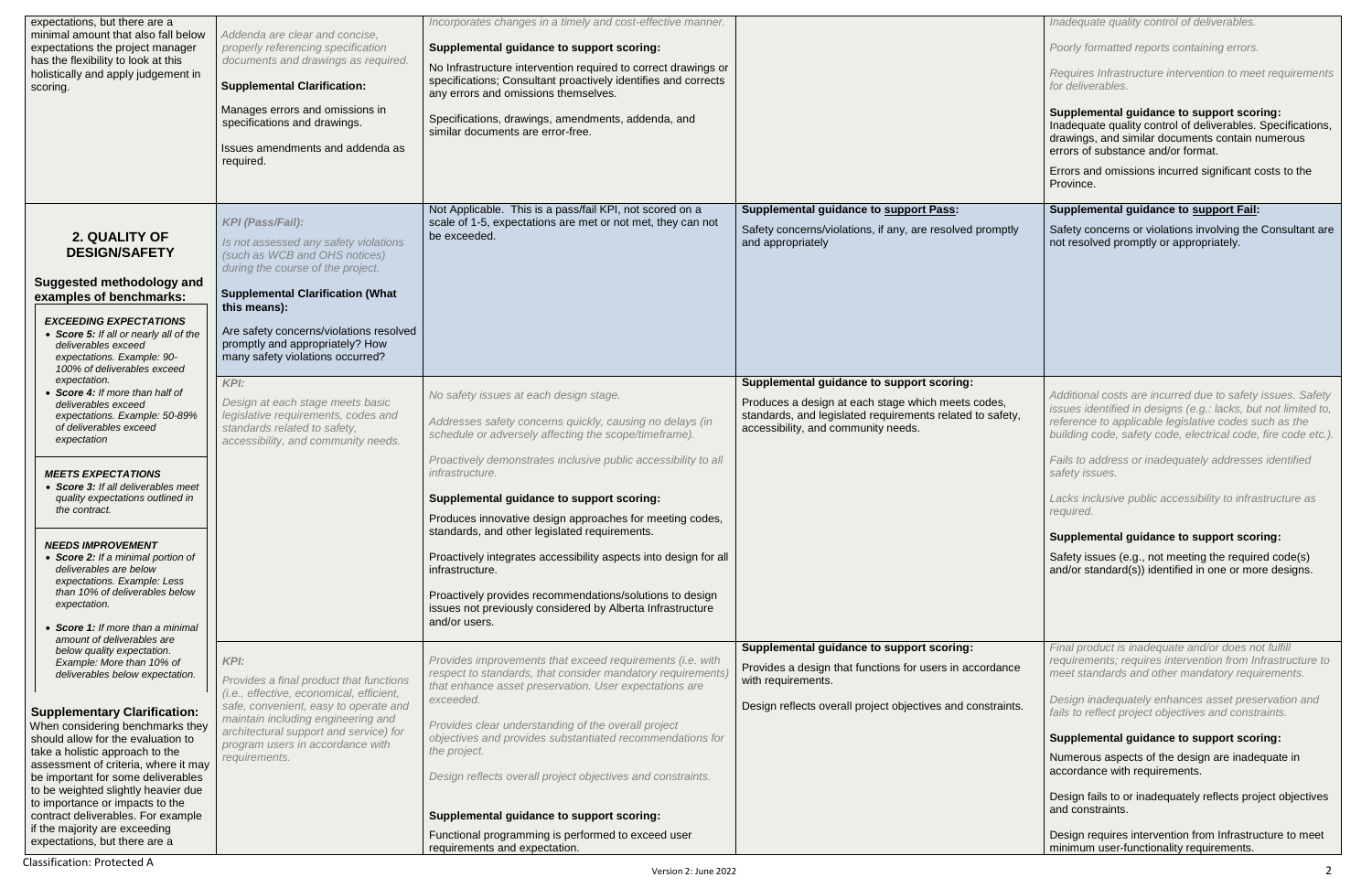| minimal amount that also fall below<br>expectations the project manager<br>has the flexibility to look at this<br>holistically and apply judgement in<br>scoring.                                                                                                                                                                                                                                                                           |                                                                                                                                                                                                                                                                                                                                                                                                                                                                                                                                                                                                                                                                                                                     | Provides user-centred substantiated design choices and<br>recommendations in a majority of the design.                                                                                                                                                                                                                                                                                                                                                                                                                                                                                                                                                                                                                                                                                                                                                  |                                                                                                                                                                                                                                                                                                                                                                                                           |
|---------------------------------------------------------------------------------------------------------------------------------------------------------------------------------------------------------------------------------------------------------------------------------------------------------------------------------------------------------------------------------------------------------------------------------------------|---------------------------------------------------------------------------------------------------------------------------------------------------------------------------------------------------------------------------------------------------------------------------------------------------------------------------------------------------------------------------------------------------------------------------------------------------------------------------------------------------------------------------------------------------------------------------------------------------------------------------------------------------------------------------------------------------------------------|---------------------------------------------------------------------------------------------------------------------------------------------------------------------------------------------------------------------------------------------------------------------------------------------------------------------------------------------------------------------------------------------------------------------------------------------------------------------------------------------------------------------------------------------------------------------------------------------------------------------------------------------------------------------------------------------------------------------------------------------------------------------------------------------------------------------------------------------------------|-----------------------------------------------------------------------------------------------------------------------------------------------------------------------------------------------------------------------------------------------------------------------------------------------------------------------------------------------------------------------------------------------------------|
|                                                                                                                                                                                                                                                                                                                                                                                                                                             | KPI:<br>Provides an effective technical<br>concept, which meets the project's<br>environmental requirements, including<br>sustainable design criteria; addresses<br>any compliance issues with the<br><b>Technical Design Requirements (TDR)</b><br>within required timeframes.<br><b>Supplemental Clarification (What</b><br>this means):<br>Provides a technical concept that<br>aligns with Infrastructure's Technical<br>Design Requirements.<br>Addresses any compliance issues with<br>Infrastructure's Technical Design<br>Requirements within required<br>timeframes.<br>Provides a technical concept which<br>meets the project's environmental<br>requirements, including sustainable<br>design criteria. | Deliverables exceed mandatory environmental expectations,<br>and long-term sustainability requirements.<br>Negotiates and incorporates changes due to regulatory<br>requirements (over and above guidelines and standards), in<br>a timely and cost effective manner.<br>Has no compliance issues with TDR.<br>Supplemental guidance to support scoring:<br>Provides an innovative design that creatively satisfies<br>Infrastructure's Technical Design Requirements in the<br>context of the project.<br>Provides a design with no compliance issues with<br>Infrastructure's Technical Design Requirements.<br>Proactively works with Infrastructure's Technical Services<br>unit to minimize/eliminate non-compliance prior to<br>submission.<br>Technical concept exceeds mandatory environmental<br>expectations and sustainability requirements. | Supplemental guidance to support scoring:<br>Provides a technical concept that aligns with<br>Infrastructure's Technical Design Requirements.<br>Addresses any compliance issues with Infrastructure's<br>Technical Design Requirements within required<br>timeframes.<br>Provides a technical concept which meets the project's<br>environmental requirements, including sustainable design<br>criteria. |
| <b>3. MANAGEMENT</b><br><b>Suggested methodology and</b><br>examples of benchmarks:<br><b>EXCEEDING EXPECTATIONS</b><br>• Score 5: If all or nearly all of the<br>time, management expectations<br>are exceeded (relevant to the<br>project). Example: 90-100% of<br>the time, expectations are<br>exceeded.<br>Score 4: If more than half of<br>time, management expectations<br>are exceeded. Example: 50-<br>89% of the time, management | KPI (Pass/Fail):<br>No substitutions to key resources, or<br>any substitutes thereto have been<br>vetted and approved by Infrastructure<br>in accordance with requirements.<br><b>Supplemental Clarification (What</b><br>this means):<br>If there were any substitutions to key<br>resources (such as, but not limited to<br>personnel, labour, materials, and<br>equipment), was Infrastructure<br>advised? Did Infrastructure approve of<br>the substitution(s)?                                                                                                                                                                                                                                                 | Not Applicable. This is a pass/fail KPI, not scored on a<br>scale of 1-5, expectations are met or not met, they can not<br>be exceeded.                                                                                                                                                                                                                                                                                                                                                                                                                                                                                                                                                                                                                                                                                                                 | <b>Supplemental guidance to support Pass:</b><br>No substitutions, or if there were any substitutions to key<br>resources, Infrastructure was advised and Infrastructure<br>approved of the substitution(s), or the substitution was<br>allowed per the contract documents.                                                                                                                               |
| expectations are exceeded.<br><b>MEETS EXPECTATIONS</b><br>• Score 3: If all management<br>expectations are met as<br>outlined in the contract.                                                                                                                                                                                                                                                                                             | KPI:<br>Manages and facilitates good quality<br>control and inspection process as<br>required: provides timely field reviews,<br>site monitoring/reviews and reporting<br>as required.                                                                                                                                                                                                                                                                                                                                                                                                                                                                                                                              | Performed on time or ahead of schedule and with no<br>intervention required from Infrastructure staff or user groups.<br>Exceeds quality of deliverables.<br>Supplemental guidance to support scoring:                                                                                                                                                                                                                                                                                                                                                                                                                                                                                                                                                                                                                                                  | Supplemental guidance to support scoring:<br>Manages and facilitates quality control and inspection<br>processes. Conducts field reviews and site<br>monitoring/reviews as required.<br>Provides reports on inspections and reviews as required.                                                                                                                                                          |
| <b>NEEDS IMPROVEMENT</b>                                                                                                                                                                                                                                                                                                                                                                                                                    |                                                                                                                                                                                                                                                                                                                                                                                                                                                                                                                                                                                                                                                                                                                     | Exceeds required quality control and inspection of<br>deliverables.                                                                                                                                                                                                                                                                                                                                                                                                                                                                                                                                                                                                                                                                                                                                                                                     | Reviews shop drawings and other submissions following<br>Infrastructure's stated format.                                                                                                                                                                                                                                                                                                                  |

| s<br>s<br>sign                         | Deliverables fail to consider or inadequately considers<br>required environmental issues and sustainability, or life<br>cycle costs and/or long-term sustainability.<br>Consultant fails to address or inadequately addresses<br>compliance issues with the requirements within<br>committed timeframes.<br><b>Supplemental guidance to support scoring:</b><br>Extensive re-work of the technical concept is required<br>due to noncompliance with standards or criteria.<br>Technical concept fails to consider or inadequately<br>considers required environmental and sustainability<br>requirements.<br>Does not comply with Infrastructure's Technical Design<br>Requirements<br>Does not respond to Infrastructure's Technical Services<br>unit during Technical Design Requirement reviews. |
|----------------------------------------|-----------------------------------------------------------------------------------------------------------------------------------------------------------------------------------------------------------------------------------------------------------------------------------------------------------------------------------------------------------------------------------------------------------------------------------------------------------------------------------------------------------------------------------------------------------------------------------------------------------------------------------------------------------------------------------------------------------------------------------------------------------------------------------------------------|
| key<br>ıre<br>$\overline{\phantom{a}}$ | <b>Supplemental guidance to support Fail:</b><br>Substitutions were made to resources without following<br>processes outlined in the contract (Infrastructure<br>approval, following change order process).                                                                                                                                                                                                                                                                                                                                                                                                                                                                                                                                                                                         |
| ed.<br>ing                             | Consultant is unreliable, does not show up on-site during<br>scheduled times.<br>Does not perform or inadequately performs required<br>duties and has conflicts with user groups.<br>Inadequate quality control of deliverables.<br>Supplemental guidance to support scoring:                                                                                                                                                                                                                                                                                                                                                                                                                                                                                                                       |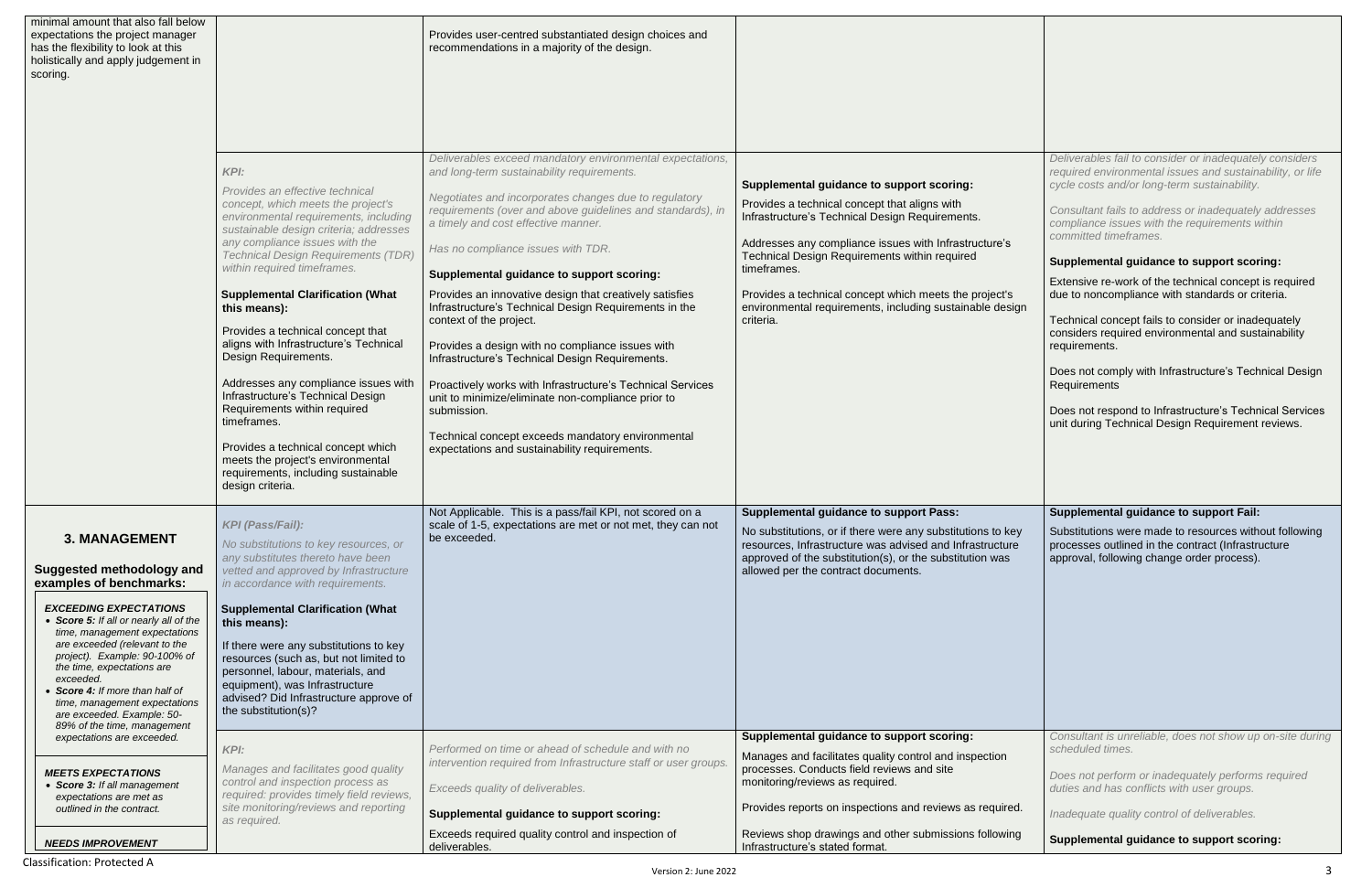| • Score 2: If a minimal portion of<br>management expectations need<br>improvement. Example: If 1-2<br>instances demonstrate below<br>quality co-ordination following<br>corrective feedback from project<br>team.<br>• Score 1: If more than a minimal<br>amount of management<br>expectations need<br>improvement. Example: More<br>than 2 instances demonstrate<br>below quality co-ordination<br>following corrective feedback<br>from project team<br><b>Supplementary Clarification:</b> | Expedient review of shop drawings<br>and submissions following<br>Infrastructure's stated format.<br><b>Supplemental Clarification (What</b><br>this means):<br>Manages and facilitates quality control<br>and inspection processes.<br>Conducts field reviews and site<br>monitoring/reviews as required or as<br>specified by PM.<br>Provides reports on inspections and<br>reviews as required or as specified by<br>PM. | All reports on inspections and reviews are comprehensive<br>while also being solution-oriented if issues are uncovered.<br>Review of shop drawings and other submissions adds value<br>to Infrastructure's stated format. |                                                                                                     |
|-----------------------------------------------------------------------------------------------------------------------------------------------------------------------------------------------------------------------------------------------------------------------------------------------------------------------------------------------------------------------------------------------------------------------------------------------------------------------------------------------|-----------------------------------------------------------------------------------------------------------------------------------------------------------------------------------------------------------------------------------------------------------------------------------------------------------------------------------------------------------------------------------------------------------------------------|---------------------------------------------------------------------------------------------------------------------------------------------------------------------------------------------------------------------------|-----------------------------------------------------------------------------------------------------|
| When considering benchmarks they<br>should allow for the evaluation to<br>take a holistic approach to the                                                                                                                                                                                                                                                                                                                                                                                     | Reviews shop drawings and other<br>submissions following Infrastructure's<br>stated format.                                                                                                                                                                                                                                                                                                                                 |                                                                                                                                                                                                                           |                                                                                                     |
| assessment of criteria, where it may                                                                                                                                                                                                                                                                                                                                                                                                                                                          |                                                                                                                                                                                                                                                                                                                                                                                                                             |                                                                                                                                                                                                                           |                                                                                                     |
| be important for some deliverables                                                                                                                                                                                                                                                                                                                                                                                                                                                            | KPI:                                                                                                                                                                                                                                                                                                                                                                                                                        |                                                                                                                                                                                                                           | Supplemental guidance to support scoring:                                                           |
| to be weighted slightly heavier due<br>to importance or impacts to the<br>contract deliverables. For example                                                                                                                                                                                                                                                                                                                                                                                  | Is responsive in managing the contract<br>elements and communicating updates<br>as required.                                                                                                                                                                                                                                                                                                                                | Proactively communicates updates on contract deliverables,<br>responds quickly ahead of required timeframes.                                                                                                              | Communicates regarding deliverables, issues, and<br>activities to relevant stakeholder(s).          |
| if the majority are exceeding                                                                                                                                                                                                                                                                                                                                                                                                                                                                 |                                                                                                                                                                                                                                                                                                                                                                                                                             | Timely, accurate and clear internal responses to                                                                                                                                                                          | Responds in a timely manner.                                                                        |
| expectations, but there are a                                                                                                                                                                                                                                                                                                                                                                                                                                                                 | <b>Supplemental Clarification (What</b>                                                                                                                                                                                                                                                                                                                                                                                     | contractor/stakeholders.                                                                                                                                                                                                  |                                                                                                     |
| minimal amount that also fall below                                                                                                                                                                                                                                                                                                                                                                                                                                                           | this means):                                                                                                                                                                                                                                                                                                                                                                                                                |                                                                                                                                                                                                                           | Communicates in the manner and format agreed-to.                                                    |
| expectations the project manager                                                                                                                                                                                                                                                                                                                                                                                                                                                              |                                                                                                                                                                                                                                                                                                                                                                                                                             | Exceeds requirements in coordinating contract deliverables                                                                                                                                                                |                                                                                                     |
| has the flexibility to look at this                                                                                                                                                                                                                                                                                                                                                                                                                                                           | Communicates regarding deliverables,                                                                                                                                                                                                                                                                                                                                                                                        | in a clear and transparent manner that incorporates other                                                                                                                                                                 |                                                                                                     |
| holistically and apply judgement in                                                                                                                                                                                                                                                                                                                                                                                                                                                           | issues, and activities to relevant                                                                                                                                                                                                                                                                                                                                                                                          | consultants/contractors, in order to meet contract                                                                                                                                                                        |                                                                                                     |
| scoring.                                                                                                                                                                                                                                                                                                                                                                                                                                                                                      | stakeholder(s).                                                                                                                                                                                                                                                                                                                                                                                                             | deliverables on or ahead of schedule.                                                                                                                                                                                     |                                                                                                     |
|                                                                                                                                                                                                                                                                                                                                                                                                                                                                                               | Responds in a timely manner.                                                                                                                                                                                                                                                                                                                                                                                                | Supplemental guidance to support scoring:                                                                                                                                                                                 |                                                                                                     |
|                                                                                                                                                                                                                                                                                                                                                                                                                                                                                               | Communicates in the manner and<br>format agreed-to.                                                                                                                                                                                                                                                                                                                                                                         | Communication style results in excellent working<br>relationships with all stakeholders.                                                                                                                                  |                                                                                                     |
|                                                                                                                                                                                                                                                                                                                                                                                                                                                                                               | KPI:<br>Provides proficient contract                                                                                                                                                                                                                                                                                                                                                                                        | Contract administration tasks such as reviewing work,<br>certifying contractor payment, and commissioning<br>coordination are up to date and exceed requirements with                                                     | Supplemental guidance to support scoring:                                                           |
|                                                                                                                                                                                                                                                                                                                                                                                                                                                                                               | administration (accurate, organized,<br>effective, practical adherence to the                                                                                                                                                                                                                                                                                                                                               | no issues.                                                                                                                                                                                                                | Manages and coordinates sub-consultants, contractors,<br>and suppliers (as applicable) as required. |
|                                                                                                                                                                                                                                                                                                                                                                                                                                                                                               | contractual obligations and                                                                                                                                                                                                                                                                                                                                                                                                 |                                                                                                                                                                                                                           |                                                                                                     |
|                                                                                                                                                                                                                                                                                                                                                                                                                                                                                               | procedures) as required.                                                                                                                                                                                                                                                                                                                                                                                                    | Supplemental guidance to support scoring:                                                                                                                                                                                 | Employs sub-consultants who perform the work in                                                     |
|                                                                                                                                                                                                                                                                                                                                                                                                                                                                                               |                                                                                                                                                                                                                                                                                                                                                                                                                             | Exceeds expectations in managing and coordinating sub-                                                                                                                                                                    | accordance with all requirements.                                                                   |
|                                                                                                                                                                                                                                                                                                                                                                                                                                                                                               | <b>Supplemental Clarification (What</b>                                                                                                                                                                                                                                                                                                                                                                                     | consultants, and is cooperative and available as required.                                                                                                                                                                |                                                                                                     |
|                                                                                                                                                                                                                                                                                                                                                                                                                                                                                               | this means):                                                                                                                                                                                                                                                                                                                                                                                                                |                                                                                                                                                                                                                           |                                                                                                     |
|                                                                                                                                                                                                                                                                                                                                                                                                                                                                                               | Manages and coordinates sub-                                                                                                                                                                                                                                                                                                                                                                                                | Communication flow is timely and efficient.                                                                                                                                                                               |                                                                                                     |
|                                                                                                                                                                                                                                                                                                                                                                                                                                                                                               | consultants, contractors, and suppliers                                                                                                                                                                                                                                                                                                                                                                                     |                                                                                                                                                                                                                           |                                                                                                     |
|                                                                                                                                                                                                                                                                                                                                                                                                                                                                                               | (as applicable).                                                                                                                                                                                                                                                                                                                                                                                                            |                                                                                                                                                                                                                           |                                                                                                     |
|                                                                                                                                                                                                                                                                                                                                                                                                                                                                                               |                                                                                                                                                                                                                                                                                                                                                                                                                             |                                                                                                                                                                                                                           |                                                                                                     |
|                                                                                                                                                                                                                                                                                                                                                                                                                                                                                               |                                                                                                                                                                                                                                                                                                                                                                                                                             |                                                                                                                                                                                                                           |                                                                                                     |
|                                                                                                                                                                                                                                                                                                                                                                                                                                                                                               |                                                                                                                                                                                                                                                                                                                                                                                                                             |                                                                                                                                                                                                                           |                                                                                                     |
|                                                                                                                                                                                                                                                                                                                                                                                                                                                                                               |                                                                                                                                                                                                                                                                                                                                                                                                                             |                                                                                                                                                                                                                           |                                                                                                     |

| Does not show up on-site during scheduled times or does<br>so irregularly.                                                                                                                                                            |
|---------------------------------------------------------------------------------------------------------------------------------------------------------------------------------------------------------------------------------------|
| Does not resolve conflicts with user groups.                                                                                                                                                                                          |
|                                                                                                                                                                                                                                       |
|                                                                                                                                                                                                                                       |
|                                                                                                                                                                                                                                       |
|                                                                                                                                                                                                                                       |
|                                                                                                                                                                                                                                       |
|                                                                                                                                                                                                                                       |
|                                                                                                                                                                                                                                       |
|                                                                                                                                                                                                                                       |
| Does not provide communication, or inadequately                                                                                                                                                                                       |
| communicates on contract deliverables as required,<br>necessitates intervention by Infrastructure staff to provide                                                                                                                    |
| deliverable information. Causes contract deliverable<br>delays.                                                                                                                                                                       |
| Fails to respond within required timeframes.                                                                                                                                                                                          |
| Responses are unclear and result in call-backs/RFI<br>responses.                                                                                                                                                                      |
| <b>Supplemental guidance to support scoring:</b>                                                                                                                                                                                      |
| Infrastructure intervention required to acquire information                                                                                                                                                                           |
| on deliverables.                                                                                                                                                                                                                      |
| Communication style results in poor working relationships<br>and drives conflict.                                                                                                                                                     |
| Correspondence is disorganized; accurate information is<br>difficult to access.                                                                                                                                                       |
| Contract administration tasks such as reviewing work,<br>certifying contractor payment, and commissioning                                                                                                                             |
| coordination are late and/or inadequately performed.                                                                                                                                                                                  |
| <b>Supplemental guidance to support scoring:</b>                                                                                                                                                                                      |
| Fails to or inadequately manages and coordinates sub-<br>consultants as required.                                                                                                                                                     |
| Fails to employ sub-consultants who perform the work in<br>accordance with all requirements.                                                                                                                                          |
| Fails to cooperate and be available pursuant to contract.                                                                                                                                                                             |
| Instructions do not reach sub-consultants/sub-<br>contractor/supplier in a timely fashion; material input from<br>sub-consultant/sub-contractor/supplier does not reach<br>Alberta Infrastructure in time, impacting overall contract |
| progression.                                                                                                                                                                                                                          |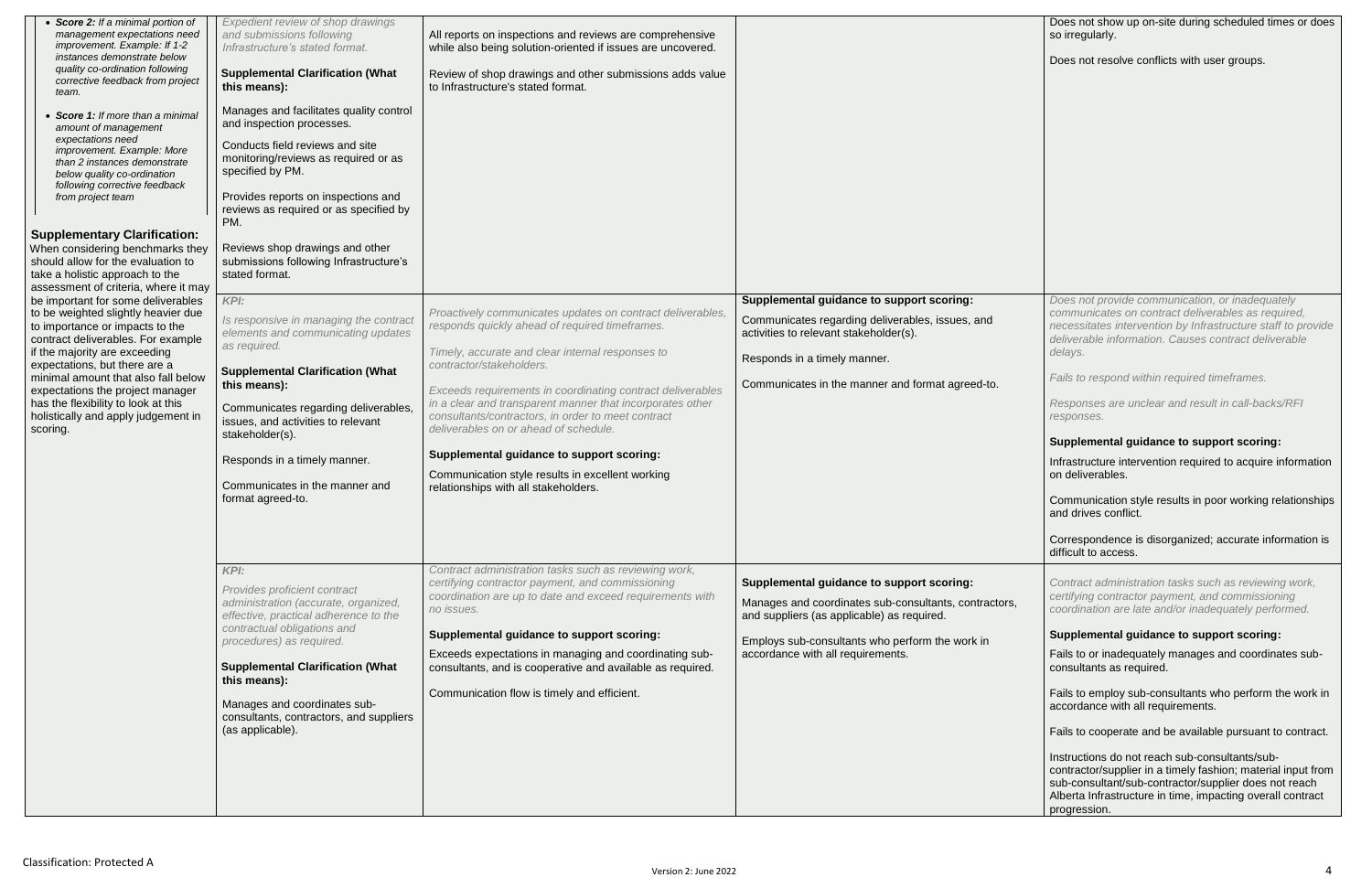|                                                                                                                                                                                                                                                                                                                                                                                                                                                                                                                                              | <b>KPI:</b><br>Able to work well with stakeholders<br>and engage the public as required,<br>escalating issues for additional<br>monitoring.<br>Assists Infrastructure with preventing<br>and resolving site problems, claims, or<br>disputes.<br><b>Supplemental Clarification (What</b><br>this means):<br>Works with stakeholders (including<br>Alberta Infrastructure staff, clients, and<br>the public) to facilitate the completion<br>of the project.                                                                                                                                                                                                                          | Exceeds scope requirements for the public involvement<br>process and stakeholder sensitivities.<br>Provides prompt issue prevention and resolution activities in<br>accordance with the contract.                                                                                                                                                                                                                                                                                                                                                            | Supplemental guidance to support scoring:<br>Works with stakeholders (including Alberta Infrastructure<br>staff, clients, and the public) to facilitate the completion of<br>the project.<br>Assists Infrastructure with preventing and resolving site<br>problems, claims, and disputes.<br>Stakeholder requests are duly considered and adequately<br>addressed to the stakeholder's satisfaction.                                                                                                                                                                                             |
|----------------------------------------------------------------------------------------------------------------------------------------------------------------------------------------------------------------------------------------------------------------------------------------------------------------------------------------------------------------------------------------------------------------------------------------------------------------------------------------------------------------------------------------------|--------------------------------------------------------------------------------------------------------------------------------------------------------------------------------------------------------------------------------------------------------------------------------------------------------------------------------------------------------------------------------------------------------------------------------------------------------------------------------------------------------------------------------------------------------------------------------------------------------------------------------------------------------------------------------------|--------------------------------------------------------------------------------------------------------------------------------------------------------------------------------------------------------------------------------------------------------------------------------------------------------------------------------------------------------------------------------------------------------------------------------------------------------------------------------------------------------------------------------------------------------------|--------------------------------------------------------------------------------------------------------------------------------------------------------------------------------------------------------------------------------------------------------------------------------------------------------------------------------------------------------------------------------------------------------------------------------------------------------------------------------------------------------------------------------------------------------------------------------------------------|
|                                                                                                                                                                                                                                                                                                                                                                                                                                                                                                                                              | KPI:<br>Demonstrates effective relationship<br>management and coordination of sub-<br>consultants, contractors and suppliers<br>(if applicable), demonstrating<br>leadership, efficiency, fairness,<br>ensuring positive, professional<br>relationship skills in working with<br>Alberta Infrastructure staff and clients<br>as required.<br><b>Supplemental Clarification (What</b><br>this means):<br>Provides contract administration.                                                                                                                                                                                                                                            | Exceeds expectations in managing and coordinating sub-<br>consultants, and is cooperative and available as required.<br>Employs sub-consultants who perform the work in<br>accordance with all requirements.<br>Supplemental guidance to support scoring:<br>Contract administration tasks such as reviewing work,<br>certifying contractor payment, and commissioning<br>coordination are always up to date and exceed requirements<br>with no issues.<br>Proactively advises the project management team and<br>Contractor before compliance issues arise. | Supplemental guidance to support scoring:<br>Provides contract administration pursuant to the contract.                                                                                                                                                                                                                                                                                                                                                                                                                                                                                          |
| <b>4. SCHEDULE</b><br><b>Suggested methodology and</b><br>examples of benchmarks:<br><b>EXCEEDING EXPECTATIONS</b><br>• Score 5: If the schedules are<br>continuously accurate, and the<br>vendor proactively manages the<br>schedule, saving money and<br>time.<br>• Score 4: If the schedules are<br>continuously accurate, and the<br>vendor proactively manages the<br>schedule, saving time.<br><b>MEETS EXPECTATIONS</b><br>• Score 3: If schedule is<br>managed according to the<br>contract requirements the<br>vendor receives a 3. | <b>KPI (Pass/Fail):</b><br>Work is completed on time. Meets<br>required milestones and deliverables,<br>provides on schedule delivery of<br>services at every stage of the project<br>(such as, but not limited to: contract<br>acceptance procedures completed;<br>schedule of schematic design, design<br>development, tender drawings and<br>specifications; cost estimates at each<br>stage; processing of change orders;<br>operation & maintenance manuals;<br>approval of shop drawings, warrant<br>inspections, and post occupancy<br>documentation received).<br><b>Supplemental Clarification (What</b><br>this means):<br>Meets scheduled milestones and<br>deliverables. | Not Applicable. This is a pass/fail KPI, not scored on a<br>scale of 1-5, expectations are met or not met, they can not<br>be exceeded.                                                                                                                                                                                                                                                                                                                                                                                                                      | <b>Supplemental guidance to support Pass:</b><br>Meets scheduled milestones and deliverables on time as<br>submitted in approved schedule.<br>Provides on schedule delivery of services at every stage of<br>the project (such as, but not limited to: contract acceptance<br>procedures completed; schedule of schematic design,<br>design development, tender drawings and specifications;<br>cost estimates at each stage; processing of change orders;<br>operation & maintenance manuals; approval of shop<br>drawings, warrant inspections, and post occupancy<br>documentation received). |

| ure<br>n of    | Does not address or fails to adequately address public<br>concerns as required by contract; external<br>communication is poor.                                               |
|----------------|------------------------------------------------------------------------------------------------------------------------------------------------------------------------------|
| ë              | Fails to provide a solution-focused approach to help<br>prevent and resolve site issues, claims and/or disputes in<br>accordance with the contract.                          |
| ately          |                                                                                                                                                                              |
|                |                                                                                                                                                                              |
|                |                                                                                                                                                                              |
|                |                                                                                                                                                                              |
|                |                                                                                                                                                                              |
| act.           | Fails to or inadequately manages and coordinates sub-<br>consultants as required.                                                                                            |
|                | Fails to employ sub-consultants who perform the work in<br>accordance with all requirements.                                                                                 |
|                | Fails to cooperate and be available pursuant to contract.                                                                                                                    |
|                | Supplemental guidance to support scoring:                                                                                                                                    |
|                |                                                                                                                                                                              |
|                | Contract administration tasks such as reviewing work,<br>certifying contract payment, and commissioning<br>coordination are regularly late and/or inadequately<br>performed. |
|                |                                                                                                                                                                              |
| as             | <b>Supplemental guidance to support Fail:</b><br>Does not meet scheduled milestones and deliverables on<br>time.                                                             |
| ge of<br>tance |                                                                                                                                                                              |
| ns;<br>rders;  |                                                                                                                                                                              |
|                |                                                                                                                                                                              |
|                |                                                                                                                                                                              |
|                |                                                                                                                                                                              |
|                |                                                                                                                                                                              |
|                |                                                                                                                                                                              |
|                |                                                                                                                                                                              |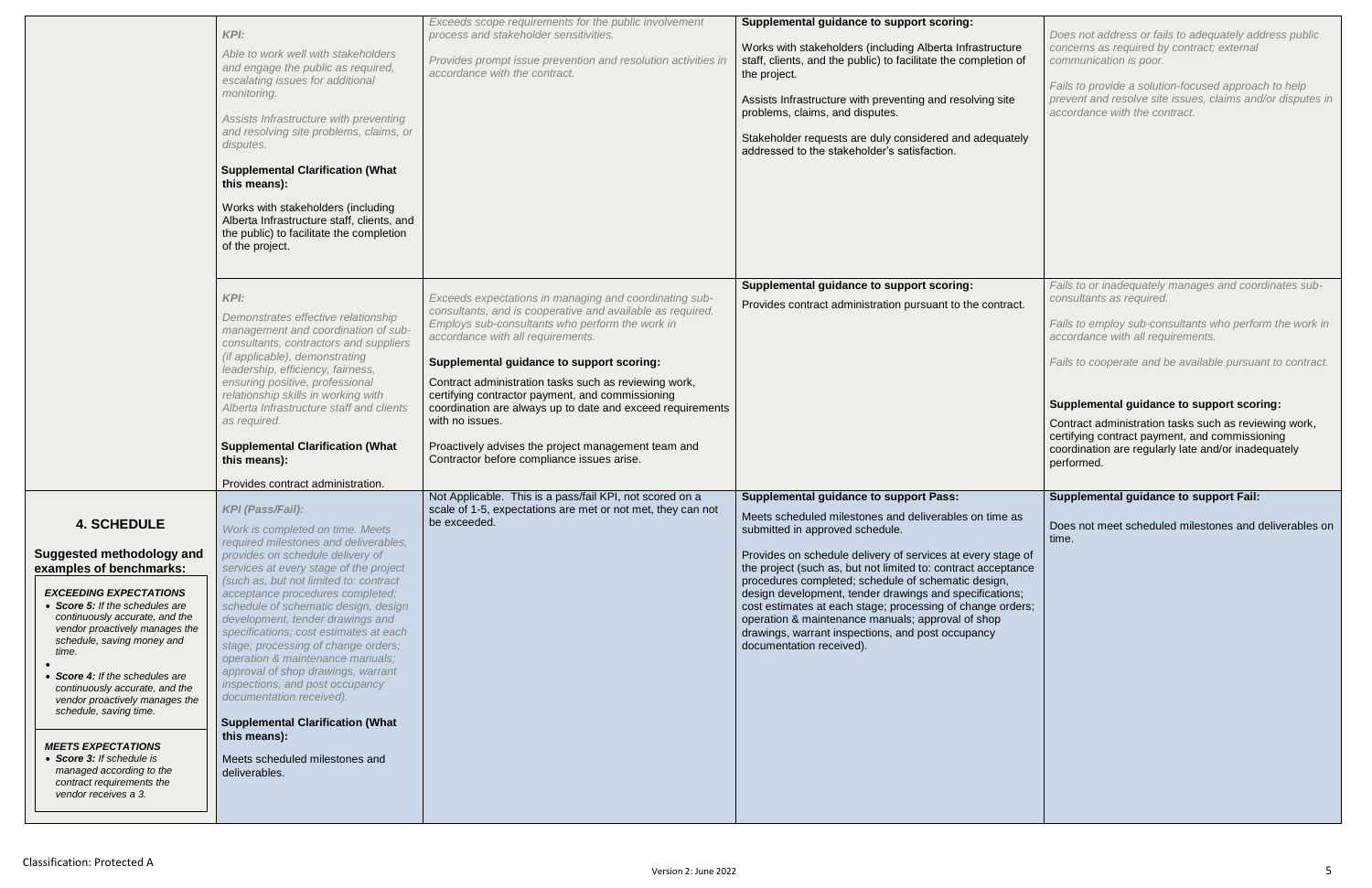| <b>NEEDS IMPROVEMENT</b>                                                                                                                                                                                                                                                                                                                                                                                                                                                                                                                                                              | <b>KPI:</b>                                                                                                                                                                  |                                                                                                                                                                 | Supplemental guidance to support scoring:                                                                                                                              |
|---------------------------------------------------------------------------------------------------------------------------------------------------------------------------------------------------------------------------------------------------------------------------------------------------------------------------------------------------------------------------------------------------------------------------------------------------------------------------------------------------------------------------------------------------------------------------------------|------------------------------------------------------------------------------------------------------------------------------------------------------------------------------|-----------------------------------------------------------------------------------------------------------------------------------------------------------------|------------------------------------------------------------------------------------------------------------------------------------------------------------------------|
| • Score 2: If Schedule is<br>inaccurate or milestones are<br>missed, resulting in need for                                                                                                                                                                                                                                                                                                                                                                                                                                                                                            | Provides adequate/appropriate time for<br>Infrastructure to review contract                                                                                                  | Exceeds schedule expectations.<br>Provides contract deliverables well ahead of committed                                                                        | Provides adequate/appropriate time for Infrastructure to<br>review contract deliverables.                                                                              |
| clarification or updates and<br>causes project delay.                                                                                                                                                                                                                                                                                                                                                                                                                                                                                                                                 | deliverables in accordance with<br>requirements.                                                                                                                             | timeframes for Infrastructure to review.                                                                                                                        |                                                                                                                                                                        |
| • Score 1: If Schedule is<br>inaccurate or milestones are<br>missed, resulting in need for                                                                                                                                                                                                                                                                                                                                                                                                                                                                                            |                                                                                                                                                                              | Consultant's actions and responses to questions contributed<br>to meeting all milestones and early project completion.                                          |                                                                                                                                                                        |
| clarification or updates and<br>causes project delay, and<br>additional costs.                                                                                                                                                                                                                                                                                                                                                                                                                                                                                                        |                                                                                                                                                                              | Supplemental guidance to support scoring:                                                                                                                       |                                                                                                                                                                        |
| <b>Supplementary Clarification:</b><br>When considering benchmarks they<br>should allow for the evaluation to<br>take a holistic approach to the<br>assessment of criteria, where it may<br>be important for some deliverables<br>to be weighted slightly heavier due<br>to importance or impacts to the<br>contract deliverables. For example<br>if the majority are exceeding<br>expectations, but there are a<br>minimal amount that also fall below<br>expectations the project manager<br>has the flexibility to look at this<br>holistically and apply judgement in<br>scoring. |                                                                                                                                                                              | Works with Alberta Infrastructure proactively to minimize<br>review time and expedite the review process by resolving<br>potential issues prior to submission.  |                                                                                                                                                                        |
|                                                                                                                                                                                                                                                                                                                                                                                                                                                                                                                                                                                       | KPI:                                                                                                                                                                         | No additional costs / amendments for in-scope work.                                                                                                             | Supplemental guidance to support scoring:                                                                                                                              |
| 5. COST<br><b>Suggested Cost Benchmarks to</b><br>support scoring:                                                                                                                                                                                                                                                                                                                                                                                                                                                                                                                    | Contract amendment requests comply<br>and align with contract requirements,<br>accounts for items included in scope,<br>maximization of time value while<br>minimizing cost. | Exceeds expectations with respect to communication and is<br>transparent with Infrastructure regarding contract<br>amendments as required.                      | Contract amendment requests comply and align with<br>contract requirements, accounts for items included in<br>scope, maximization of time value while minimizing cost. |
| <b>EXCEEDING EXPECTATIONS</b><br>• Score 5: If change order                                                                                                                                                                                                                                                                                                                                                                                                                                                                                                                           | <b>Supplemental Clarification (What</b><br>this means):                                                                                                                      | Monitors change and risk management plans, making<br>recommendations in order to meet required outcomes<br>(including fundamental shifts in project direction). |                                                                                                                                                                        |
| submissions include proposed<br>innovation resulting in a<br>substantial cost savings.                                                                                                                                                                                                                                                                                                                                                                                                                                                                                                | Provides compliant contract<br>amendment requests.                                                                                                                           | Supplemental guidance to support scoring:                                                                                                                       |                                                                                                                                                                        |
| Example: proposed innovation<br>result in a cost savings of<br>greater than 10% of the total                                                                                                                                                                                                                                                                                                                                                                                                                                                                                          |                                                                                                                                                                              | Provides transparency with Infrastructure regarding contract<br>amendments as required.                                                                         |                                                                                                                                                                        |
| contract value.<br>• Score 4: If change order<br>submissions include proposed<br>innovation resulting in a                                                                                                                                                                                                                                                                                                                                                                                                                                                                            | KPI:<br>Invoices and change orders submitted<br>are in compliance with requirements                                                                                          | Change orders and requests for substitutions are requested<br>in compliance with the requirements and align with the work.                                      | Supplemental guidance to support scoring:<br>Provides invoices and change orders that are accurate,<br>detailed, supported by factual evidence, and reflect the        |
| moderate cost savings.<br>Example: proposed innovation<br>results in a cost saving of up to<br>10% of total budget for project                                                                                                                                                                                                                                                                                                                                                                                                                                                        | and align with the work.<br><b>Supplemental Clarification (What</b><br>this means):                                                                                          | Reviewing work, certifying contractor payment,<br>commissioning coordination is up to date and exceeds<br>requirements.                                         | services provided in support of the work.<br>Invoices are submitted in the prescribed format.                                                                          |
| receives a 4.                                                                                                                                                                                                                                                                                                                                                                                                                                                                                                                                                                         | Provides invoices and change orders                                                                                                                                          | No cost impact due to errors and omissions.<br>Invoices are error-free and are submitted on a regular basis                                                     |                                                                                                                                                                        |
| <b>MEETS EXPECTATIONS</b><br>• Score 3: If costing services are<br>provided as outlined in the<br>contract the vendor receives a<br>score of 3.                                                                                                                                                                                                                                                                                                                                                                                                                                       | that are accurate, detailed, supported<br>by factual evidence, and reflect the<br>services provided in support of the<br>work.                                               | in the prescribed format.                                                                                                                                       |                                                                                                                                                                        |
| <b>NEEDS IMPROVEMENT</b><br>• Score 2: If a minimal portion of<br>submissions related to cost<br><del>Ciassincation. Frotecteu A</del>                                                                                                                                                                                                                                                                                                                                                                                                                                                |                                                                                                                                                                              |                                                                                                                                                                 |                                                                                                                                                                        |

| to  | Response time is delayed, does not provide<br>Infrastructure adequate time to review. Results in missing<br>milestones contributing to delaying the completion date<br>and/or contributing to increased project costs.                                                                                                                                                                                                                                          |
|-----|-----------------------------------------------------------------------------------------------------------------------------------------------------------------------------------------------------------------------------------------------------------------------------------------------------------------------------------------------------------------------------------------------------------------------------------------------------------------|
|     | Fails to account, or inadequately accounts for items                                                                                                                                                                                                                                                                                                                                                                                                            |
| st. | included in scope.<br>Amendments for additional fees do not comply or align<br>with contract requirements and are not approved.<br>Fails to manage changes in project direction,<br>Infrastructure intervention is required.                                                                                                                                                                                                                                    |
| e   | Change orders and requests for substitutions are<br>inadequate, and/or not in compliance with the<br>requirements and/or do not align with the work.<br>Reviewing work, certifying contractor payment,<br>commissioning coordination is delayed or inaccurate.<br>Cost impact occurs due to errors and omissions.<br>Invoices are inaccurate, illegible, submitted very late or<br>before work completed.<br>Invoices and/or change orders are continuously not |
|     | submitted in the prescribed format after                                                                                                                                                                                                                                                                                                                                                                                                                        |